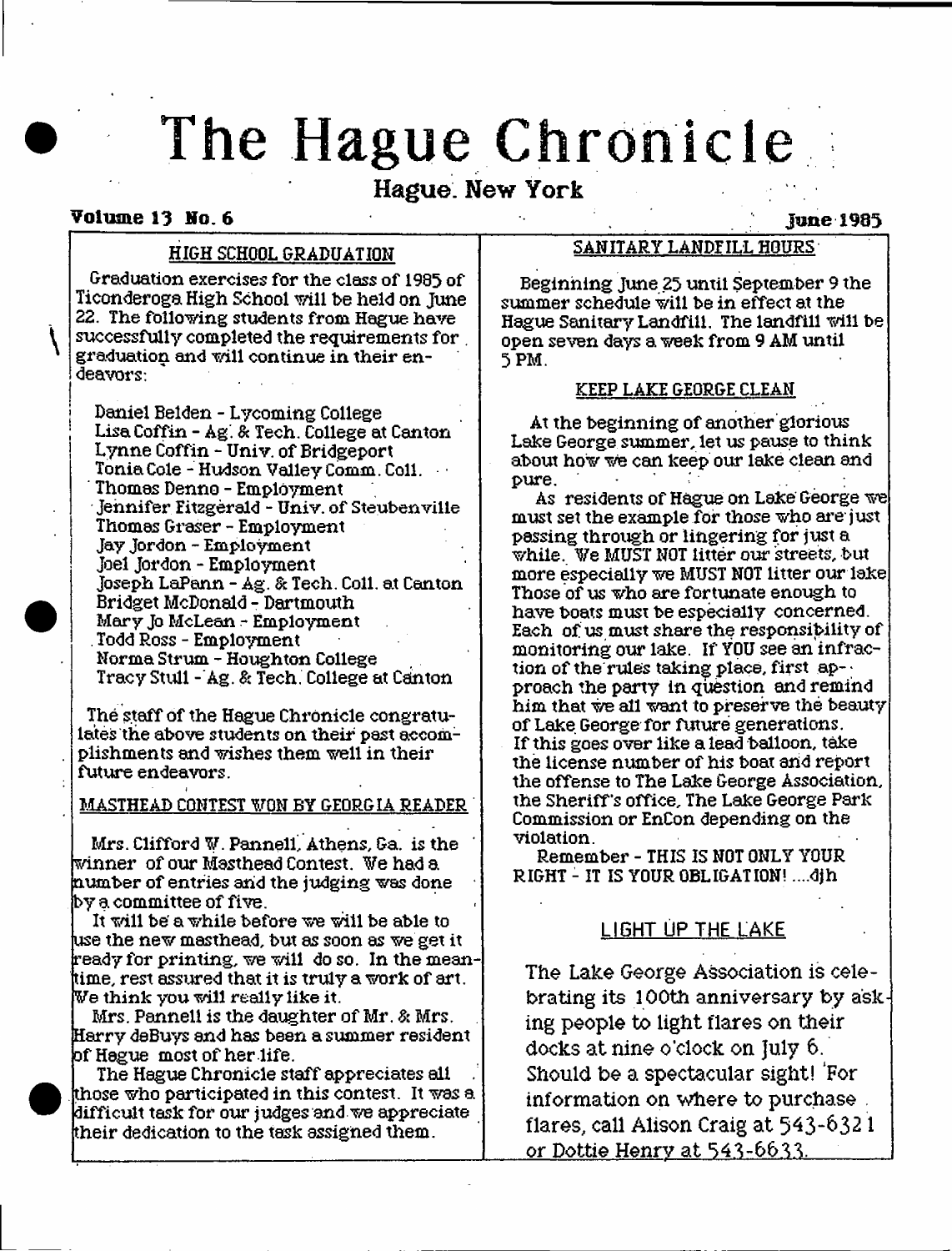#### **VIEWPQINT**

Ed.: Mr. Patchett has expressed in w riting the hope that The Hague Chronicle would print the following letter. We normally do not have room to publish letters of this length in our Viewpoint column; however, considering the fact that it involves a former town official we are printing Mr. Ferguson's letter to Alison Craig, an editor, in its entirety.

"May 29, 1985

"Dear Allison:

"I don't know whether or not The Chronicle still has a section called 'Viewpoint' but I am submitting this since I have a strong viewpoint on the matter about which I am writing.

"1 have been a contributor to and a reader of The Chronicle since its inception and like in any other journalistic endeavor I have found many of the articles interesting and informative and a few dull and not worthy of printing. Fortunately, the latter are in the minority.

"But, in the most recent issue an article was carried that 1 consider to be the poorest type of journalism , in extremely poor taste to say the least and in my opinion bordering on the vicious. I am referring to the very small notice about Bob Patchett's problem with the taxing authorities. An article of this nature never should have been printed and I am sure that if such articles were printed about all the members of the community that have been called upon to go to court for one reason or another there would not be ample 3pace to print such items. All the article does is besnirch the subject without mention of any mitigating facts that may have existed. In all probability,, the facts are known only to Bob.

"I have represented many clients in tax disputes and I can tell you that even after an adverse court decision the basi3 upon which the client resisted the allegations of the taxing authority, be it federal, state or local, still remained the same. AI**30**, in many cases a consent is made by the taxpayer to preclude the nect essity of incurring further expense and annoyance.

"To put it bluntly, and of course knowing none of the facts myself, I think the readers of The Chronicle deserve more responsible editing. "With best personal regards, I am,

— 1

Sincerely, j / s / Bert Ferguson E. R. Ferguson, Jr.

#### AMERICAN LEGIQM

Hague Post 1538 American Legion is proud to announce that paid membership for 1985 has ] reached 50, an increase of 20 members above the 1 9 8 4 total , by far the greatest percentage i ncrease of any Warren County Post. John Laundree, a junior at Ticonderoga Central School has been selected to represent Hague Post at New York Boys' State at Siena College next week. He i3 the son of Mr. & Mrs. James Laundree and the grand nephew of Ray and Marge Laundree.

Our flag sale is continuing, and anyone wishing to purchase a flag of excellent quality, any size, and affordable price can contact Ray Laundree or Bernie Clifton.

Summer meetings will be held on Wed. July 10 and Wed. August 7, both at 8 PM at the Legion Home. Members of other Posts and other eligible veterans are welcome to attend.

#### SIPPjN'-SUZV COMES TO TQWN

Stephen Priore, of the Green Acres by the Brook Campsite has announced that he has purchased the late Sam F rasier's business and is now in full swing cleaning out septic tanks for residences and businesses. His business will be known a3 SIPPIW SUZY. If you are in need of his services, please call him at 543-6645 or 543-6294.

#### \*\*\*\*\*\*\*\*\*\*\*\*\*\*\*\*\*\*\*\*\*\*\*\*\*\*\*\*\*\*\*\*

*Then let us one and all, be contented with our-lot The <Juite tshete this owning, o n i the sun is shining hot*

*Oh! le t us tr'H our hest'ts with the gfory o f the efsy; Anti banish e vety tioubt otui core end soty-bw far owou. <Jj/f??es Whitoomb Riley*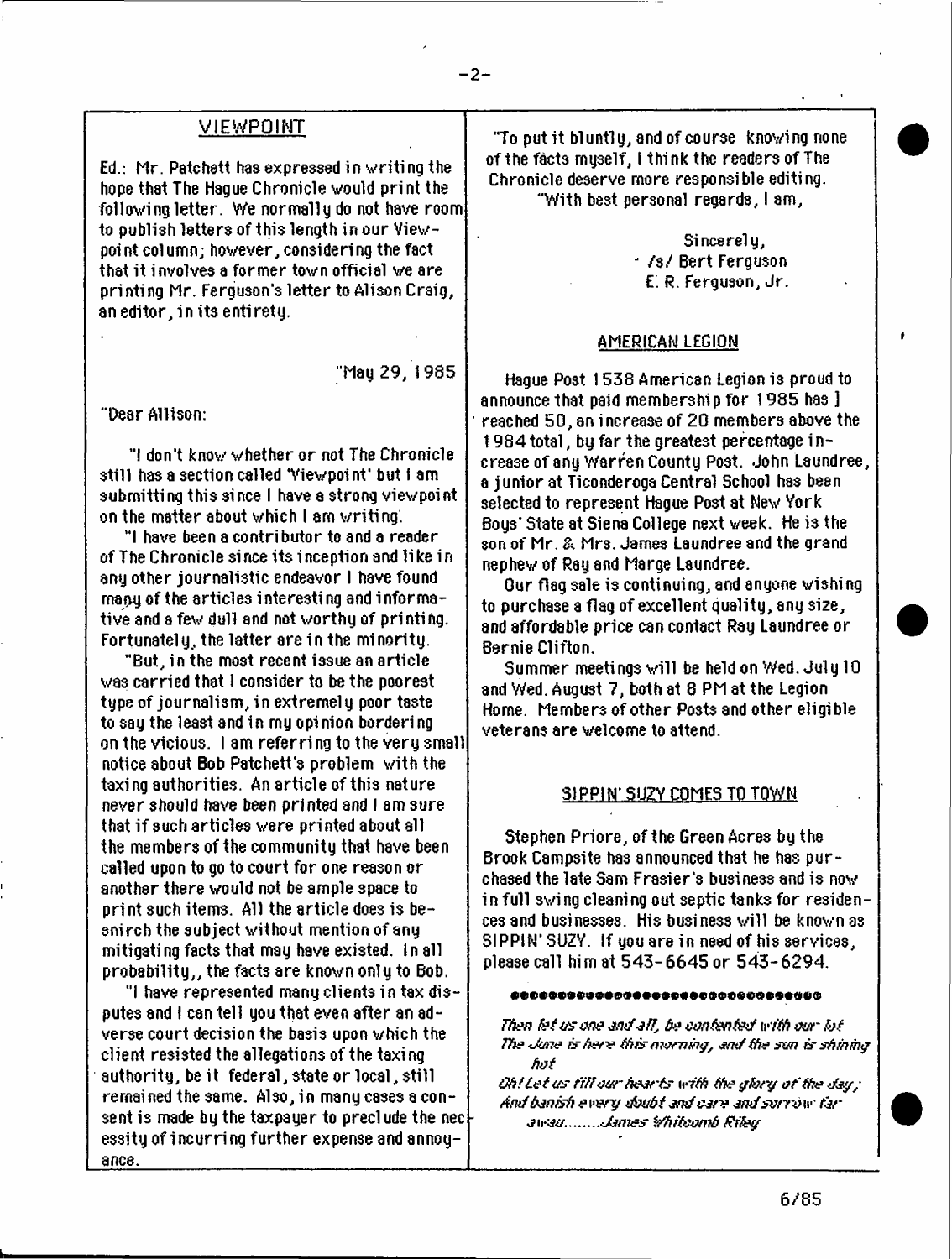### SPECIAL TOWN BOARD MEETING **FOARD SOMING BOARD OF APPEALS**

**At the May 23 meeting certain.. problems arose in the Employees\* Guide, Art. EV, parts A & B. Corrections will be Tiade and presented to the Board at a future date. A public hearing is to be held Dn July 9 at 6:30 PM at the regular Town 3oard meeting re: Waltonian Island ordinance, to be presented with the following changes:**

**500\* reduced to 300\* from shore for overnight anchorage and the fishing paragraph eliminated.. .GL**

#### **TOWN BOARD MEETING 6/11**

**The June 11 meeting opened with the aiinounceinent that beginning on June 25 and xmtinuing through September 9 the -Sanitary Landfill will be open seven days a \*eek from 9 AM to 5 PM.**

**A summary of the main issues before the legislature was received from the .Association of Towns.**

**The annual report from Warren County IDept. of Public Works included information x>nceming all 58.2 miles.of rrad;in the town of Hague. It was noted that these roads include 9.2 mi lea of county roads, 27.6 state and 21.4 town.**

**Gore Mt. report from Ned Harkness, )lympic Regional Authority, makes interst-Lng reading. All three of the above may ?e viewed at the Town Hall.**

**Our HUD grant application has been accepted for processing and a decision expected within 60 days.**

**A Warren County Arson Task Force has oeen appointed.**

**The honor system at the boat launch seems to be working well. \$1,400 was collected to date.**

**Resolution carried to transfer funds from contingency fund to cover increase In liability insurance.**

**Steve Priore will be allowed similar use of landfill as that of former owner of the business he bought.**

**Any belated donation to the BASS touma- :nent will be accepted by Kathy Santan-Lello, Treasurer, Chamber of Commerce.**

**A letter of resignation was read and accepted with regret from Ray Snyder, Chairman of the Zoning Board of Appeals. fe stated that his work schedule pro- . libited him from attending all the ineetings... .GL**

**A variance was granted, by resolution, to Mr. Jay Reynolds of Indian Kettles for a minor subdivision, at the May 23 meeting. . .GL**

#### PLANNING BOARD 6/6/85

**A public hearing, was held concerning the minor subdivision of Jay Reynold's lot at Indian Kettles. No one spoke for or against tlie proposed subdivision. The Board has 45 days to approve, disapprove, or approve with conditions.**

**The regular meeting opened at 7:30 PM.- Chairman LaPann said that Supervisor Boltor is to schedule a meeting of the Town Board, Zoning Board of Appeals and. Planning Board to address the problem of junk cars in Hague.**

**The Board conditionally approved Jay Reynold's request for a minor subdivision, providing he can comply with anv conditions set by A.P.A.**

**Art Steitz's application to open an antique shop in his garage on Rt. 8 in primaijy hamlet requires a site plan review prior to the issuance of a permit.**

**The Board approved John Coon's request to change a single family house to multifamily use. The plans that were approved call for a one-bedroom apartment and an efficiency one bed-rocro apartment. : The house had been a four-bedroom home..**

The Board is to notify Ron Graser that his permit for a body shop located to the **rear of the laundromat only allows three vehicles to> he.outsida his shop; at a time.**

#### SENIOR CITIZEN TRIP PLANNED

**The May 22 meeting of Hague Senior Citizens was attended by 23 members. Bylaws were approved and move to incorporate is under way. George Traver and Marguerite West will take the places of Michelle i Brdnet, secretary and Diane Frasier, treasurer, who resigned.**

**A trip is planned for JUNE 26 for a boat ride on Lake George with a picnic to follow at Battle Hill Park. The cost of the boat trip will be \$6.25 if 20 or more participate. Bring your lunch. We vail meet at the Hague Baptist Church parking lot. at 0:30 AM. Sign-up deadline is 12 noon June 24. Contact Diane at 543-6161 for further information.. .GL**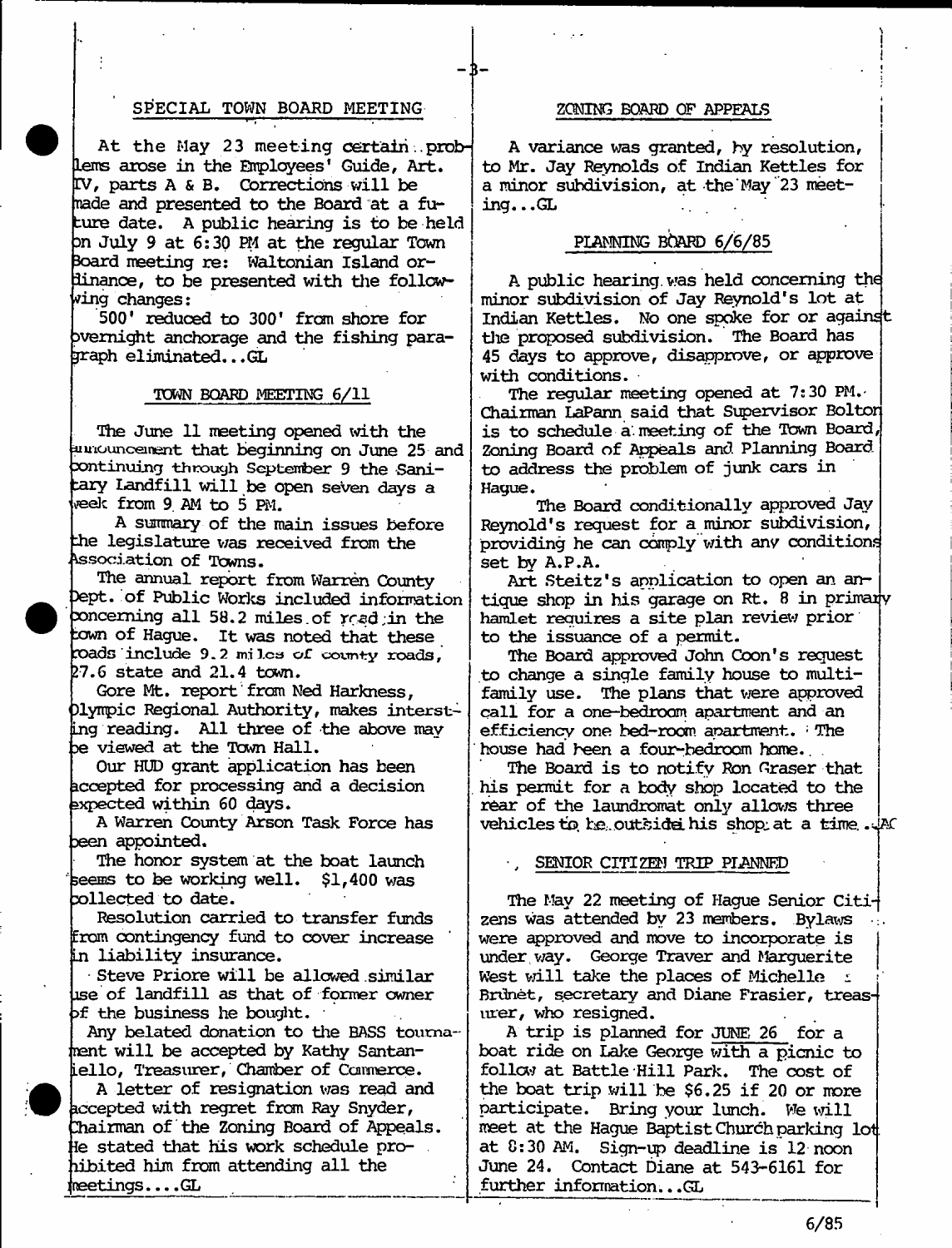#### **THE BEE'S KNEES**

**The Kolakcwski family of Sabbath Day Pt. will be opening .THE BEE'S KNEES, in the for-Tier Split Rock Bakery on Rt. 9N in Silver 3ay. Take out orders only.**

**-1 -**

**They will be offering pizza, bagels, Treek salads and other goodies. And, perhaps best of all they will be dipping laagen Dazs ice cream!!!**

Hours will be from 10 AM to 10 PM daily. **They expect to open the weekend of June 28.**

**Stop in and see the Kolakowskis and welcome them to the business community of Sague.**

NEW FOLKS IN TOWN - WELCOME TO HAGUE,

**We recently had a suggestion from a reader in Connecticut that we print the names of people who have purchased property in Hague. Let's make the following people welcome.**

**Joseph & Patricia Doyle - Arcady Richard Baker - Bowen property Donald Kohl - Arcady Allan Korot - Rt. 9N - Hellish property** Martin Kellish - Rt. 9N Buttner **Ronald Shat ilia - Pine Cove - Dechene Martin Steger - Arcady Dan Ward - S. Terrace Rd. - Buchey Barbara A. Taylor - Rt 9N - Anderson Edwin C. Doulin - 9N - Chesky John Dreyer Jr. - Silver Bay - MacDougall Virginia R. Smith - Silver Bay - Mallory William R. Bothe - W.Hague Rd - D.Waters •Daniel.P. Wallace - W.Hague Rd-Thibeault Robert Offerman - Indian Kettles-Doulin Edith L. Kennedy - Friends Pt - Bcmboy** Paul E. Babson - Cape Cod Village-Stone **Howard Robbins Jr.-Decker Hill Rd - Cunningham Michael Tobey - Rt 9M - Jaffee Constance Miller - Overbrook Dr-Patterson John W. Baker - Rt 9N - Schram Edward Meehan - Arcady : . Glenwood P. Michand - Rt 8 - J. McKee Richard R. Barnwell - Lake Forest Acres John & Carol Kanis - W/S 9N-Harrigan Charles Chase - Terrace Rd - Huenink Errol Blank - Arcady Shirley R. Floyd - Terrace Rd - Dan, Ward James Gray -** W. **Wardsboro Rd - J. Ross Michael & Maureen Cherubini - W. Hague Rd. - Dick Frasier Cacis Baird - Indian Kettles Henry H. Karmazin - Dodd Hill - Hawkins Frederick Pohl - Rt 9N - Bobby Bell**

Wesley Pelkey - Indian Kettles - Pohl **Henry L. Malloy - Arcady** Michael. Serdinsky - Rt 8 - Shakeshaft **William D. Pittman - Arcady - Vickery Edward Kdnikowski - Arcady John . & Betty Sullivan - 9N - DeLarm Harold E. Hermance - Rt 8 - D. Steitz**

#### SILVER BAY PROPERTY OWNERS ASSOCIATION

**The Lake George Task Force, which last year held meetings. around the lake to determine WHAT could and should be done to keep Lake George beautiful, clean and desirable, has been working all winter to determine HOW this might best be accomplished.**

**The Task Force has accepted the invita tion of the Property Owners' Association of Silver Bay to discuss its preliminary recommendations at the Association's regular meeting Tuesday, July 9 at the Hague Baptist Church at 7:30 PM.**

**Jack Ryder, president of the IGA will** introduce Task Force Chairman, Charles **Morrison, and participate in the question** and answer period.

**It is my hope that our Hague officials find the heads of the several associations nearby will urge everyone to take advantage of this opportunity to hear and be heard. .Our grandchildren should be able to depend on us.**

**Reverend Van Vliet of Hague Baptist Church has .kindly offered the Sanctuary for our meeting if the Annex proves inadequate.. .Bill Winslow, President**

#### **ELEMEMEArY SCHOOL NEWSLETTER '**

**According to the summer edition of the Ticonderoga Elementary School newsletter, Hague has two budding 5th grade editors on its staff. They are CAROLTN DYKSTRA and TTEAH GAUTREAU. Both of these students are assigned to the TAP/ TAG program at the school.**

**Keep up the good work, girls. We may need you sore day on our staff.. .dgh**

**Governor Cuomo will be the guest speaker at a . session of the Audubon Society on\* Tuesday, June 18 at their conference at Silver Bay. It has been a long time, if ever, that a N.Y. state governor has visited Hague.**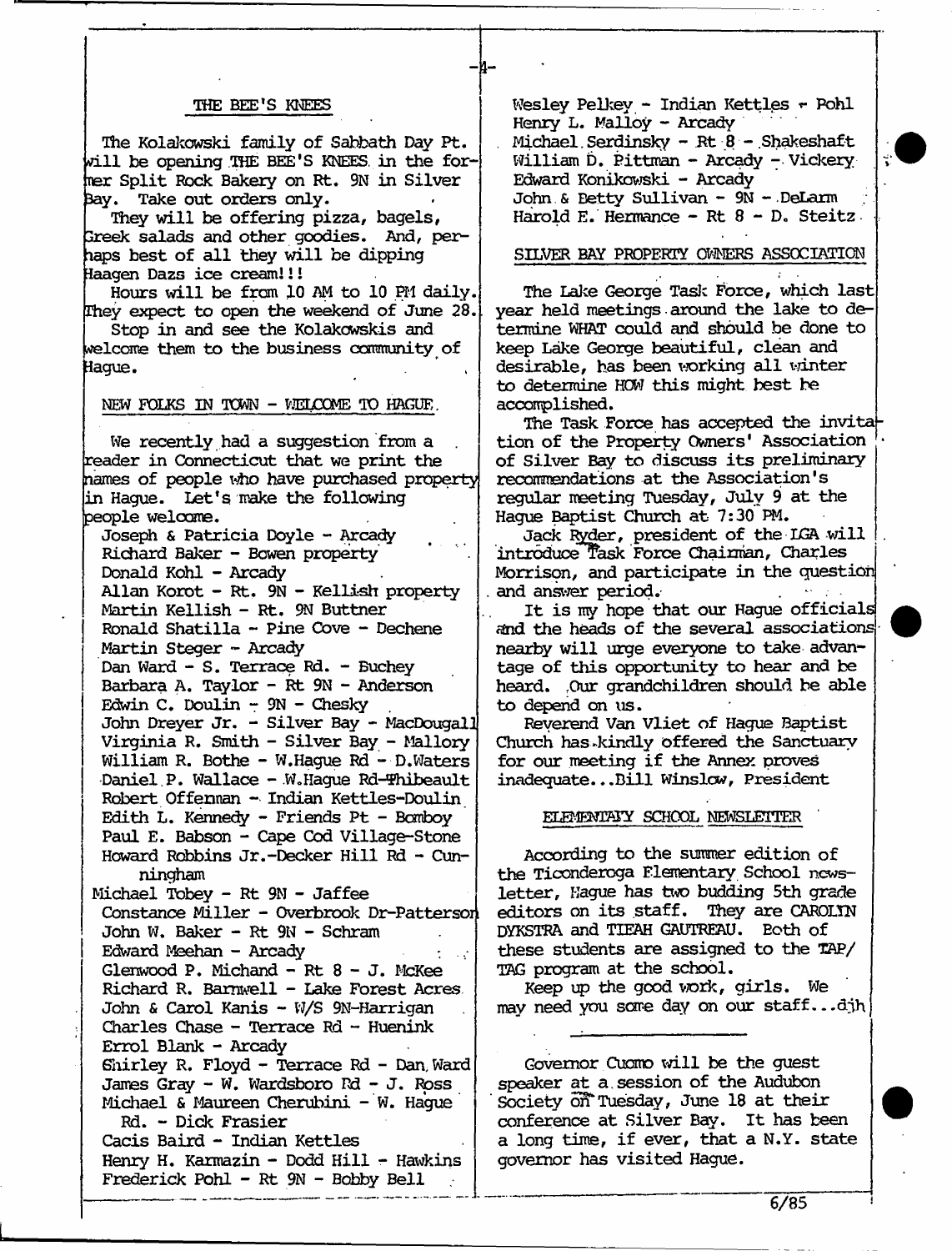# 6 ULLS .GULLS EVERYWHERE

For gears Ring-billed Gulls have been nesting in colonies on islands in Lake Champlain. This gear a study is being made to determine where these bi rds go after they have nested. On one island pink due was sprayed on their eggs and the dye transferred to the gulls as they sat on the nest. On another island green due was used in the 3ame manner. Now these Ring-billed Gulls have left their nests and they are in the Lake Champlain and Lake George regions, tf anyone should see a pink or green breasted Ring billed Gull, please contact Laura Meade, Hague, or write to the High Peaks Audubon Society, Elizabethtown, NY 12932. A Ring-billed Gull which ha3 a black "ring" marking the tip of the bill, is similar to a Herring Gull which is slightly larger and has no significent marks on the bill. Both are seen frequently at the Hague Beach end state owned islands of Lake George during July and August....Laura Meade

#### SCHOOL ELECTION AND BUDGET VOTE

Michael Oiskin poled the most votes in the election of members for the School Board on June 12, with 419 votes. Incumbents Orley Dixon and Anthony Paniccia followed with 414 and 342 and Martin Halpert with 120. The top three vote getters were elected to the Board. The budget was passed by  $300$  votes to  $132$ .

#### DUAL STANDARD BILL AWAITS ACTION

From the Adirondack Council comes the following message:

"Please help us get some very needed legislation passed by the state legislature. Assembly bill numnber A.2548, referred to as the "dual standard" bill, can and should be passed this spring. THIS MEASURE WOULD GIVE THE ADIR-ONDACK PARK AGENCY PERMIT JURISDICTION OVER MAJOR PROJECTS PROPOSED TO BE DEVELOPED BY STATE AGENCIES IN.THE ADIRON DACK PARK. In other words, before state agencies could undertake development projects, they would need to pass the same muster as is presently the case for projects proposed by private developers.

"Presently the APA has authority to review state projects but the sponsoring state agencies are not required to get the approval of APA prior to commencing a project nor are they obligated to meet conditions that APA might suggest to lessen' the potential environmental impact of a particular project. Asa result, private developers have cried "foul" and resent what is clearly a dual standard. Additionally, it seems ridiculous to have the Park Agency spend considerable time and money-reviewing state sponsored projects when their decision as to the appropriateness of these projects can be, and frequentl y is, ignored.

"There 3eems to be strong support for thi3 measure in the Assemnbly and indications are that the Governor would sign 1t. The Senate needs encouragement, however. WE URGE LETTERS OF SUPPORT TO:

|                   | Senator Ronald Stafford 'Senator Hugh Farley |
|-------------------|----------------------------------------------|
| Room 502          | <b>Room 706</b>                              |
| The Capitol       | Legislative Office Bldg.                     |
| Albany, N:Y 12247 | Albany, NY 12247                             |

It would be helpful to send copies to Governor Mario Cuomo, Executive Chamber, State Capitol, Albany;, N:Y 1 2 2 2 4 and to Senator W arren Anderson, Room 330, Legislative Office Bldg., Albany, NY 12247."-

#### HAGUE FISH AND GAME CLUB

The Hague Fish and Game Club will hold their regular meeting on June 18 at 7:30 PM at the Clubhouse. Anyone interested in becoming a member is urged to attend.

Plans are being finalized for a roast beef buffet to be held the same weekend as the Arts Fair, on August 3. More on this next month.

For those of you who don't know, the clubhouse is open to anyone who wishes to utilize it at no charge. Therefore, to continue in this vein we are requesting that anyone willing to make a donation to the Hague Fish and Game Club to help defray the maintenance and utility costs would please send their donations to Maryalice Hall, Treasurer, Hague Fish and Game Club. All donations would be greatly appreciated.

\*\*\*\*\*\*\*\*\*\*\*\*\*\*\*\*\*\*\*\*\*\*\*

There are wore *flowers doring Jame than any* other time......Scientitic tinding

6/85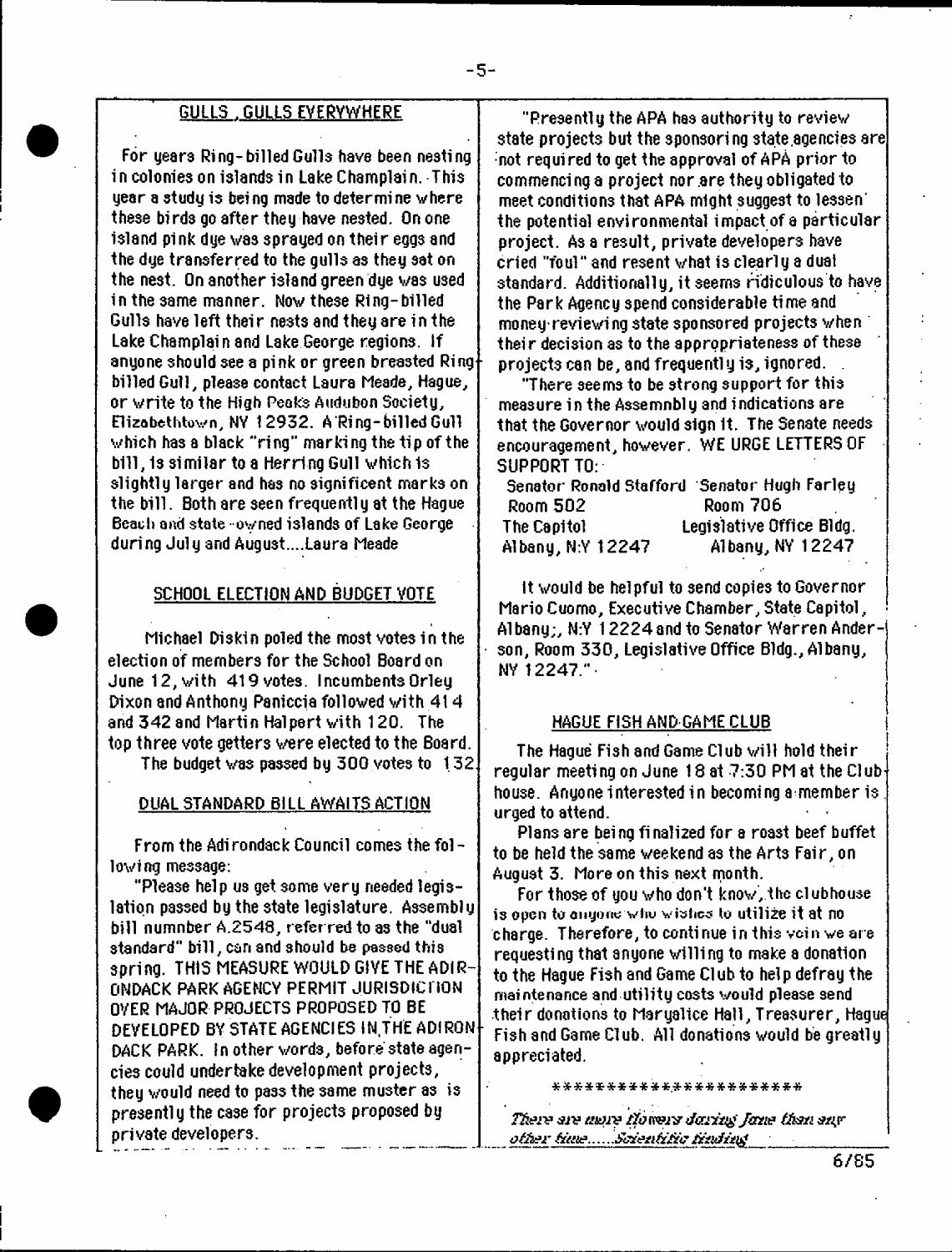## BURGLARIES AND VANDALISM IN HAGUE

Many summer homes in the town of Hague have been vandalized and burglarized over the past many years. The winter of 1984-85 was no exception.

I have talked with a number of summer  $resi$ dents who haved returned to find many thing s missing from their homes. Two summer residents, Howard Engler and Herb Wilen, whose properties were burglarized and vandalized this past winter would like to press charges if and when the culprit(s) are apprehended. Frequently the police are hampered by victims who are unwilling to press charges against the perpetrators. In order for the police to help us we have to be willing to provide them with information on every break-in and follow through by pressing charges so that arrests can be made.

Mr. Engler reported he had screens slit and windows broken. An RCA videodisc player, a Hi Fi record player, 3 intercoms, 2 portable telephones, a black and white TV, a cassette tape recorder and other assorted household articles were stolen.

Mr. Wilen reported that sometime during. January or February he lost a fire extinguisher, a cane, an iron, a lighted magnifying bathroom m irror, 2 telephones still in boxes, a radio phone, color TV, rechargeable flashlight and many other household items. Since the robbery Mr. Wilen, as well as others, has increased his security.

If any of our readers have experienced si mi lar problems and have any suggestions to offer we would like to hear from them. In my conversations with several individuals I am convi need that they want to do somethi ng about it. Do you?

At the request of Mr. Wilen, Supervisor Bolton contacted Sheriff Tripp for information on the progress of the i nvestigation. Followi ng is a portion of the Sheriff's reply:

".....At any rate, I'm sure that you're well. aware of the fact that burglary is one of the more prevalent offenses with which we have to contend and that  $-$  no matter what the geographical location happens to be - the solution rate is not very high. I realize that victims don't like to be told thi3, but to say anything else would not only be less likely to instill any faith in law enforcement, but would be considerably less than  $^1$ factual.

"The bottom line is that Mr. Wilen's burglary, along with several others in that area, are still being worked on, and just because he doesn't get a periodic update, doesn't mean that we've crossed it off....." DJH

#### WILLY C'S MAY/JUNE WEATHER NOTES

May concluded quite comfortably, the high for the month of 86 deg. occurred on the 30th, the low of 33 on the 9th. Top wind gust was 33 mph. We added 1 hr. and 6 min. of daylight during the month, and had approximately 3 in. of rainfall, enough for vigorous and abundant plant growth. The rainfall has continued in June, 'with 2 - 1 / 2 in. recorded through the 15th. Temperatures have remained on the cool side, nights running between the mid-fortie3 and fifties and days in the mid-sixties and seventies. The combination has been fantastic for continued growth. Interestingly enough, although conditions would seem perfect for a heavy black fly population, they have been nooticeable by their lack of numbers. Mosquito population has been average. Lake water tem perature has risen from 49 deg. last month to 61 deg.. rnid June.

The geese are still northbound. Observed one flock of thirty at two thousand feet on June 8. A second flock, of similar size, landed in the middle of the lake June 9 in a moderate south wind, for a rest. All 3ightings were betv/een 10:1 0 and 1 0:30 AM. They had better hurry along. Local birds are busy feeding their young in preparation for solo flights by the end of this month.

' This is the time of the year when we enjoy the longest period of daylight. Right now it is 13 hrs. and 32 min. from sunrise to sunset. This will in crease a minute or three in the next week, but by next issue the cycle will be reversed and the day**3** will be growing shorter. So take a minute to smell the roses and appreciate your surroundings whereever you are....WillyC.

## \*\*\*\*\*\*\*\*\*\*\*\*\*\*\*\*\*\*\*

A swarm of bee3 in June is worth a silver spoon. Old Rhyme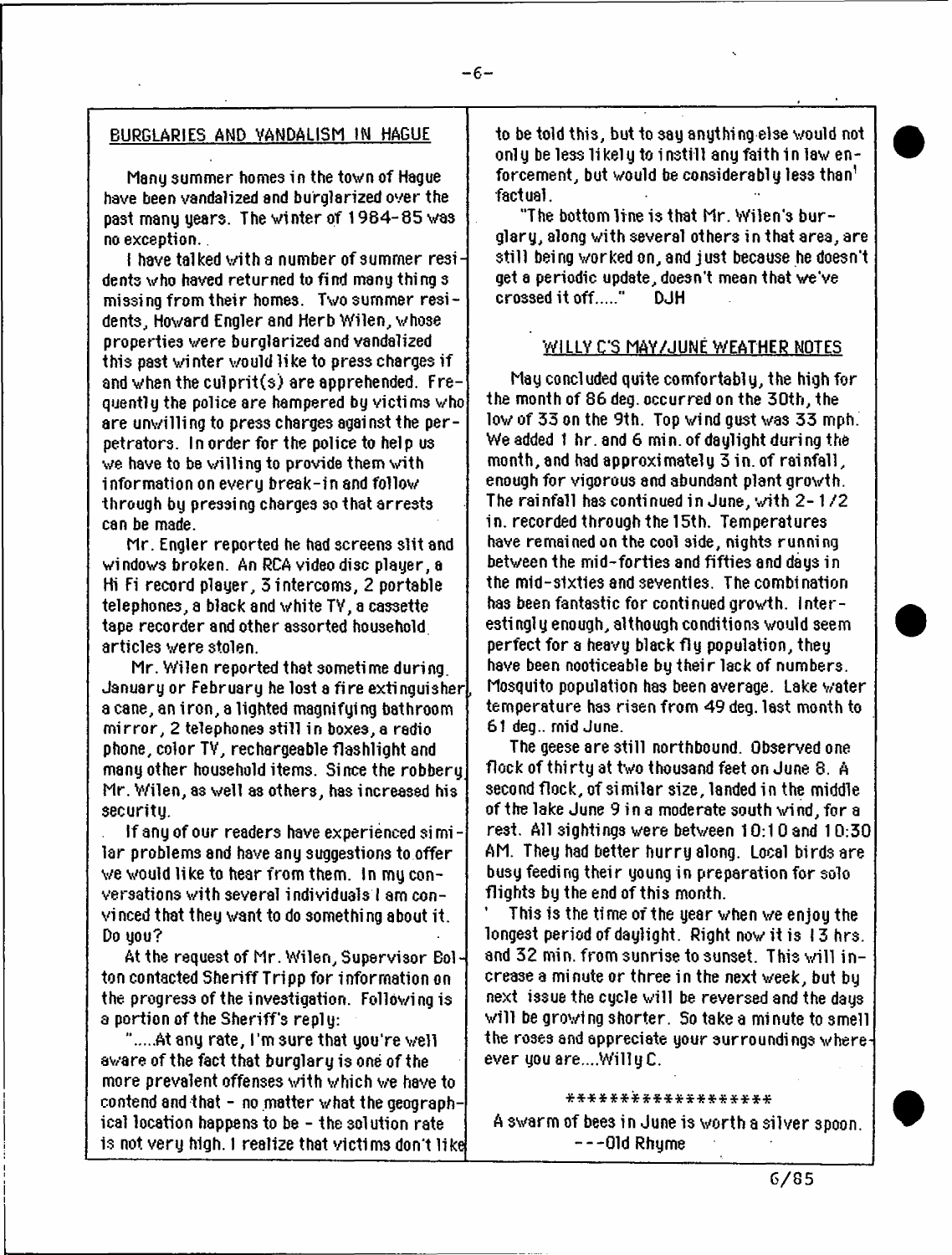# **SQUNDINGS**

MARRIED - Debora Farinello, Bayshore, NY, to George Bittman Barth II, M.D., on May 25 1n Massapequa, NY. Dr. Barth is the son of Mr. & Mrs. John E. Barth, Hague.

MARRIED - Deborah Jane Bell, daughter of Mr. and Mrs. Bobby Bell, Hague, to John Edward Cameron of Poughkeepsie at the Helen Hughes' Memorial Chapel, Silver Bay, on June 8. Reception followed at their home on Rt 9N.

MARRIED - Margery Gravelle, daughter of Mrs. Evelyn Gravelle, Indian Kettles, to Ronald Pote on June 8 in Grace Memorial Chapel, Sabbath Day Point. Reception followed on the Mohican.

DIED - John H. Tinker, 79, Friends Point and Delray Beach, FL on June 1 4 at his home in Dél ray Beach. Surviving are his wife, $\cdot$ -Martha, daughter Martha Ann, grandson and great-grandson.

TONIA COLE - daughter of Mr. & Mrs. James Braisted, Haque, was awarded a scholarship by the Upper Hudson Dental Society Women's Auxiliary at a dinner at the Queensbury on May 29. Tonia will graduate from Ticonderoga High School on June 22 and will be pursuing a degree in Dental Hygiene at Hudson Valley Community College.

MICHAEL CLIFFORD RANDALL, grandson of Betty and Clifford Decker, Hague, graduated recently from Clarkson Univ. with a degree in Chemical Engineering.

JOHN (JACK) TONER - 3on-in-law of Lari and Del Dhein, Forest Bay, graduated from the School of Lev/ at George Mason in Virginia.

BONNIE J. THIBEAULT, daughter of Mr. & Mrs. Jacques Thibcault, Hague, received an associate science degree in Liberal Arts-Busi ness Admi nistration from North Country Community College.

THOMAS CRABBS - grandson of Mr. & Mrs. E. H. Crabb3, Hague, recently graduated from Elon College, N.C. cum laude. Upon graduation Tom toured Russia and Finland for three weeks. On his way home he visited his grandparents and reported that he found the Russian people to be very friendly and that Leningrad was spectacular.

## JUNIOR PROM

On May 18 the 1985 Junior Prom was held in the Ticonderoga High School Gym. The theme song from this year's, prom was "Almost Paradise", and the prom march 3ong wa3 "Purple Rain".

The queen of this year's prom was LANA ROSS. daughter of Mr. & Mrs. Leo Ross of Graphite. The . king was Carl Bevilaqua from Ticonderoga. Also on the court were TARA COLE, daughter of Mr. & Mrs. James Braisted, Hague, Albert Thompson, Brian Thompson, Christine Bartlett, Tricia Bartlett, Mark Trudeau, Dan Scuderi, Jamie Lee, Charlie Perkins, Mary Shaw, Amy Heustis, Chris Hughes. The prince was James Reale and the princess, ...Michelle.Thompson......Tara Cole

#### FIFTH MARKING PERIOD HONOR ROLL

The following students from Hague are listed on the Honor Roll at Ticonderoga High School for the fifth marking period: High Honors: STEPHANIE FITZGERALD; ROBERT GAUTREAIJ; BRIDGET MCDONALD; LANA ROSS Second Honors: TRACY BELL; CHERYL COBB; JEFF-REY PLASS; JANET ROSS; AMBER STULL; NORMA.. STRUM; STEPHEN YOUNG

#### CONGRATULATIONS!!!

#### SPRINGDALE MANOR SOLD

Mrs. Ann Winne, former owner of Springdale Manor reports that she has sold the motel to Mr. & Mrs. David Ross of Clifton Park and Mr. Morri Strauss of Scotia. They expect to live in a portioi of the motel while renting some of the rooms to. tourists. Mr. & Mrs, Ross operate The. Helping Hand School in Clifton Park, a school for preschool handicapped children. Mr. Ross also write and illustrates children's books. \* \* \* \* \* \* \* \* \* \* \* \* \* \* \*

• With help from The Computer Room and my young nephew - I made it work! It should be all uphill from nowon (I hope) djh